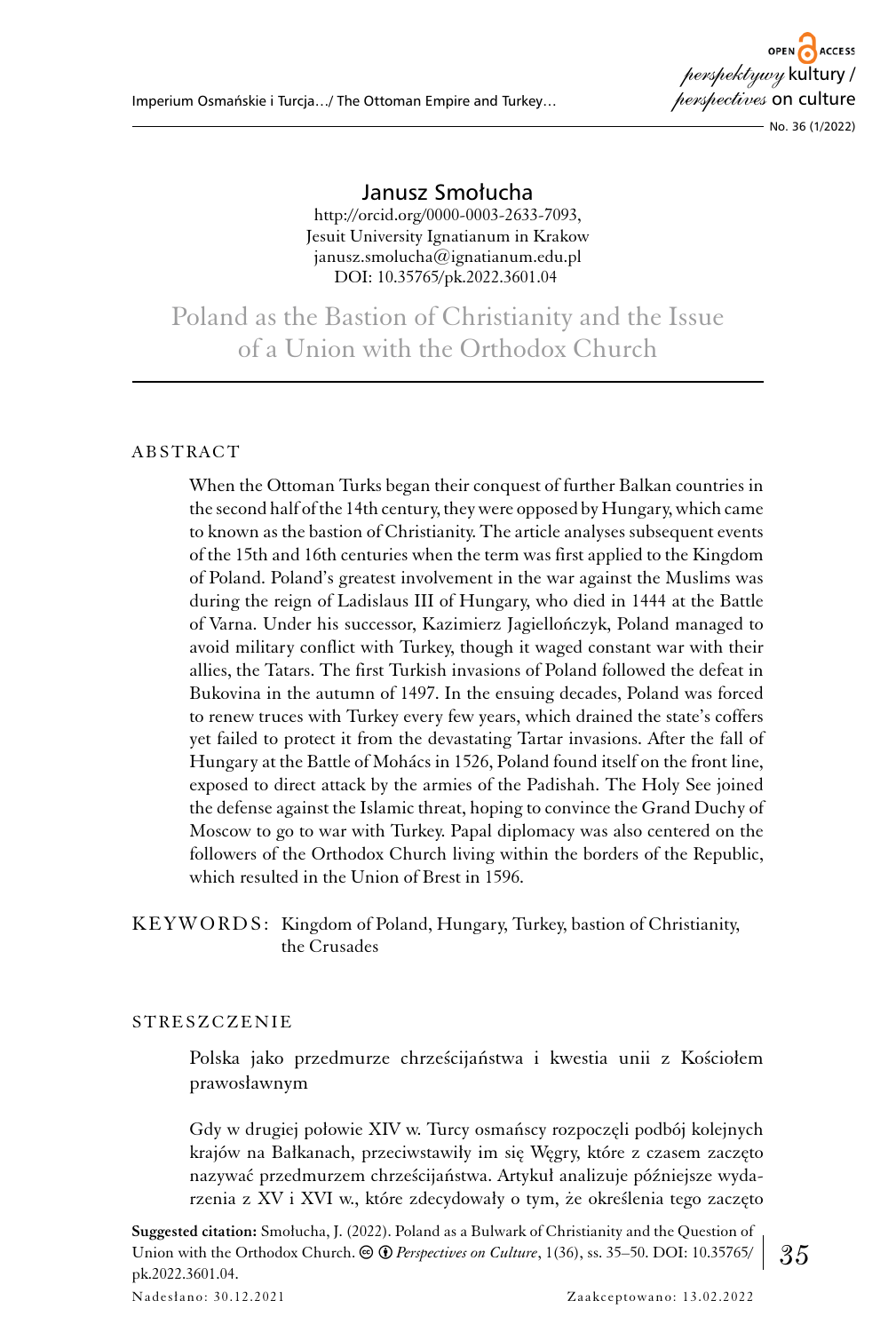używać także w stosunku do Królestwa Polskiego. Momentem największego zaangażowania się Polski w wojnę z muzułmanami były rządy Władysława III na Węgrzech, który zginął w 1444 r. pod Warną. Choć za jego następcy Kazimierza Jagiellończyka Polska unikała konfrontacji z Turcją, to prowadziła ciągłą wojnę z jej sojusznikami, Tatarami. Pierwsze najazdy tureckie na ziemie polskie nastąpiły po klęsce bukowińskiej jesienią 1497 r. W następnych dziesięcioleciach Polska zmuszona była odnawiać co kilka lat z Turcją rozejmy, co wiązało się z dużymi wydatkami z kasy państwowej, ale nie zabezpieczało przed niszczącymi najazdami Tatarów. Po upadku Węgier po bitwie pod Mohaczem w 1526 r. Polska stała się krajem frontowym narażonym na bezpośredni atak wojsk padyszacha. W obronę przed zagrożeniem islamskim włączyła się Stolica Apostolska, która widziała dużą szansę w pozyskaniu do idei wojny z Turcją Wielkiego Księstwa Moskiewskiego. Dyplomacja papieska swoje wysiłki koncentrowała również na wyznawcach Kościoła prawosławnego żyjących w granicach Rzeczypospolitej, co zaowocowało zawarciem w 1596 r. unii kościelnej w Brześciu.

SŁOWA KLUCZE: Królestwo Polskie, Węgry, Turcja, przedmurze chrześcijaństwa, krucjaty

The issue of the Turkish threat was one of the most important problems in the late Middle Ages and the early‑modern era in Europe. When in the middle of the fourteenth century Europe was attacked by Ottoman Turks, several Christian countries stood in its path. They were broken in turn, first Bulgaria, then Greek despotates and then Bosnia and Serbia. Finally, the Turks conquered Albania and the Crimean Tatars (Setton, 1976, pp. 16–63). The latter converted to Islam and they became loyal servants of the new masters carrying out all their orders and wishes (Inalcik, 1954, pp. 103–129). In the Balkan region, only the Kingdom of Hungary resisted the Turks, because the country did not want to renounce its Christian religion and culture. Hungary was perceived in the whole of Europe as the "Bulwark of Christianity," and so did the Hungarians (Tazbir, 1984, p. 169; Bárány, 2012, pp. 352–357; Housley, 2014, p. 151).

The country was involved in the war against the Ottoman Empire from the very beginning of its appearance in Europe, as early as the middle of the 14th century. Hungary made strenuous efforts to restrain the Turkish conquest during the long reign of Sigismund of Luxemburg (1387–1437). Many volunteers from Poland took part in those battles, treating them as a holy war in defense of the faith. Unfortunately, despite their support, and the volunteers from different countries, all those attempts ended in failure (Knoll, 1974, pp. 397–398; Grygiel, 1992, pp. 75–85; Smołucha, 1999, p. 15).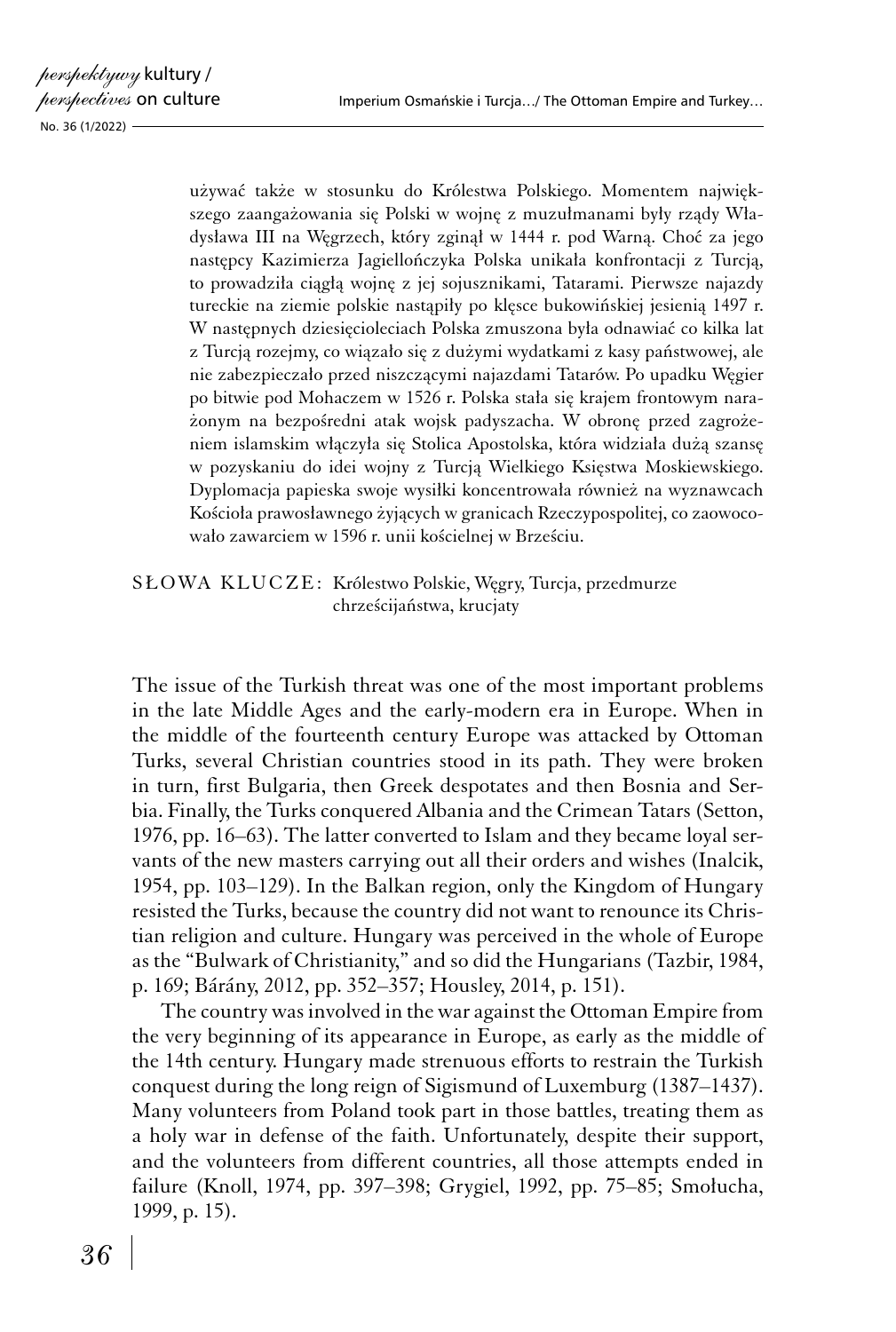We should keep in mind one more thing. The Kingdom of Poland was also committed to defending Europe against Turkey, but on the different frontline and in a different way. In the fifteenth century, not only Hungary but primarily the remaining Greek states with their capital in Constantinople were exposed to the Turkish threat. This city was practically besieged by Turkish forces for many years and it was a matter of time before it fell into their hands (Setton, 1978, pp. 12–137). This issue was discussed at the Council of Florence in 1439, where representatives of the Roman church signed a church union with the Greeks, one of the conditions of which was to provide Western aid to Byzantium (Geanakoplos, 1955, pp. 324–346). Isidor, the Metropolitan of Kiev who was Greek by origin, was appointed cardinal at the council and was sent with the mission to announce the church union in Central and Eastern Europe (Philippides & Hanak, 2018, pp. 79ff).

His mission to the Polish-Lithuanian state was only partially successful due to the lack of recognition of Eugene IV and the sympathies towards the Council of Basel of some church elites, including Bishop Matthias of Vilnius, who did not recognize the Florentine Union and considered Isidore an intruder (Graff, 2008, pp. 289–291; 2017, pp. 95–107). However, the young king – 17-year-old Wladyslaw III from Jagellon dynasty, accepted the decisions reached in Florence and declared his assistance in promoting the church union. Both the Holy See and the Polish King hoped that the union would mobilize Orthodox believers to give greater support to the idea of defending Constantinople and all of Greece. One of the cardinals' aims was to announce the union within the territory of the Grand Duchy of Moscow. However, he was met there with great resistance, and even he was temporarily imprisoned by its ruler Vasily the Blind (Halecki, 1958, pp. 46–65). <sup>1</sup>

At the same time, after the death of Sigismund of Luxemburg in 1437, the war with Turkey was continued by his son‑in‑law, Albrecht II of the Habsburg. He unexpectedly died in fall 1439 during the return journey from the military expedition to the southern border (Setton, 1978, p. 58). In the atmosphere of threat and confusion caused by the Turkish invasion, Hungarian nobility elected Wladyslaw III the King of Poland, to the throne in Buda. Wladyslaw accepted this choice as an act of loyalty to the Holy See, which resulted in close cooperation with the papal legate in Hungary, cardinal Giuliano Cesarini (Jefferson, 2012, pp. 168ff; Setton, 1978, pp. 74–81). Not everyone in Poland supported this royal choice. Some even blamed the ruler of youthful carelessness and the desire to

<sup>1</sup> Regarding the fate of the Cardinal Isidore's mission to Moscow see Cherniavsky, 1955, pp. 347–359.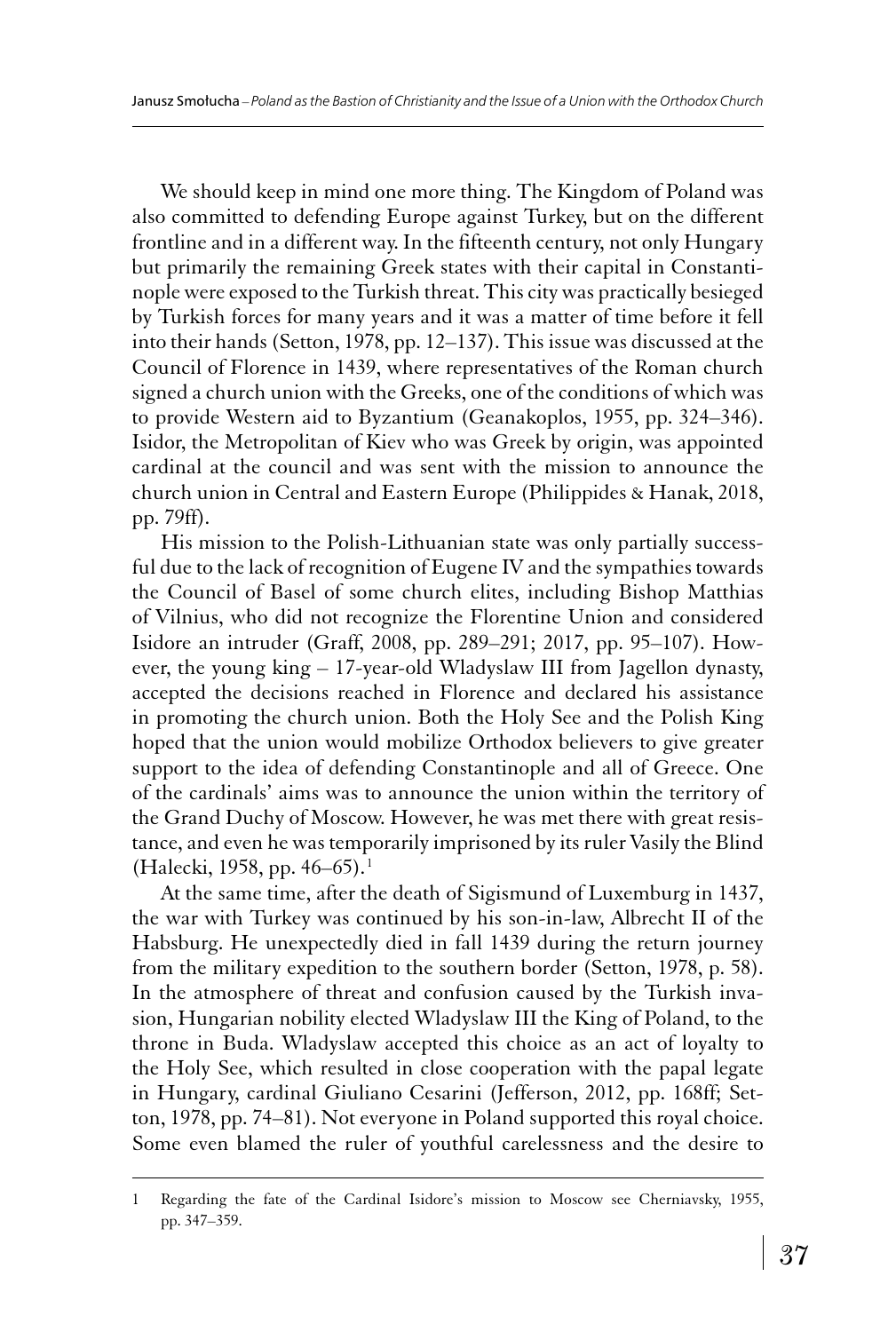gain the fame of a crusading warrior at the expense of the interests of the state. Their opposition was so strong that the Kingdom of Poland did not officially declare the war against Turkey (Graff, 2008, pp. 349–364). As a result, king Wladyslaw did not receive the full support of his subjects. For instance, he was accompanied on his journey to Buda by volunteers only, who numbered about two thousand soldiers. Most of them were the Knights of the same age as a king and shared with him the same ideas, desires, and dreams. The Hungarians expected the new king would help them in their war against the Ottoman Turkey. The king achieved some military success in the campaigns against the Muslims in the first years of his rule in Hungary (Jefferson, 2012, pp. 295ff; Pálosfalvi, 2018, pp. 105– 120). Encouraged by that initial success, in 1444 he decided to give the Turks a final challenge, he wanted to strike them and throw them out of Europe forever. To achieve his goal, he broke with the Sultan, a ten‑yearlong truce signed in the city of Szeged, concluded shortly before. This decision was persuaded to him by Giuliano Cesarini, the papal legate present in Buda. He convinced the king that the oath made to the infidels was invalid. Not everybody supported the king in his decision and some of his advisors warned the ruler of bad consequences. Using this as an excuse, the Serbian despot Brankowić with his army of thousands of soldiers withdrew his military support. Despite this, the Polish and Hungarian king in the summer of 1444 led Christian troops against the Turks. He arrived with his army up to the Black Sea coast. The Turks were waiting for him near Varna. The battle fought on November 10, 1444, ended in disaster for the Christian army.<sup>2</sup> The king and almost all Polish knights who accompanied him were killed on the battlefield. Many were taken prisoners and never returned to their homeland (Knoll, 1974, p. 398; Jefferson, 2012, pp. 468–487; Bak, 2004, pp. 116–127; Housley, 2014, pp. 149–164).

The defeat, especially in Poland, came as a warning to the political establishment (Obara-Pawłowska, 2021, pp. 463–486). A blind acceptance of the Roman Curia's foreign policy could no longer be taken for granted as easily as before. The new king of Poland, Casimir IV Jagiellon, a younger brother of Wladyslaw, who had been killed at Varna, was especially consistent and tenacious in this regard (Stachoń, 1930, p. 106; Smołucha, 1995, p. 460; Smołucha, 2016, pp. 146–147).

The idea of challenging the Turks in combat was met in Poland with reluctance. That attitude did not change even after the fall of Constantinople. The city, the old capital of the Roman emperors, fell on 29 May 1453. The conqueror, Sultan Mehmed II proclaimed himself the new emperor

<sup>2</sup> Regarding the circumstances which led to the Varna failure see Joannis Dlugossi, 2001, pp. 212– 331; Jefferson, 2012, pp. 455–470; Olejnik, 1996, pp. 243ff.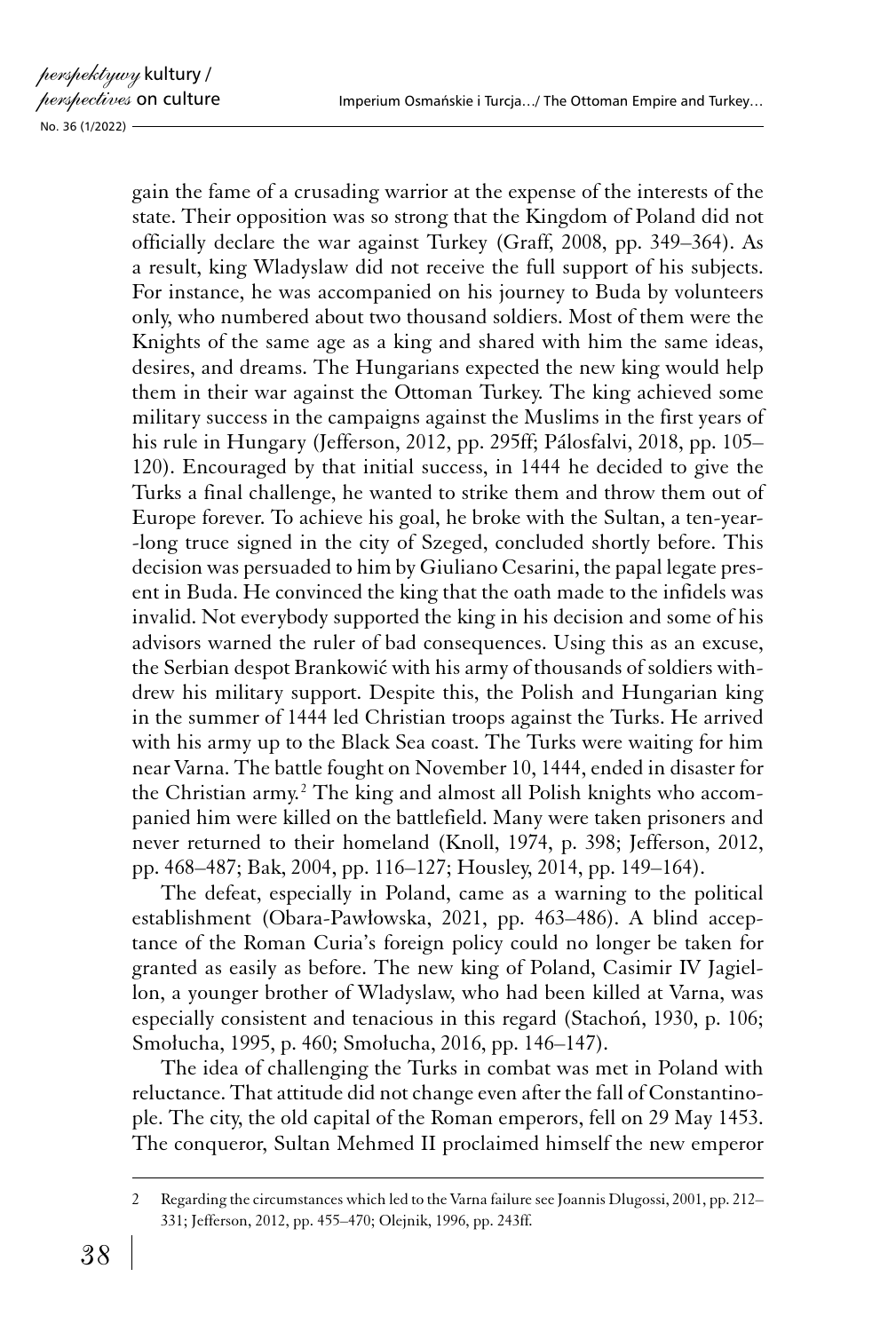and openly declared Rome to be his next goal (Babinger, 1978, pp. 90–95; Meuthen, 1983, pp. 1–35). As Turkey was not a naval power at that time, it was clear that the Sultan's army would attempt to march through the Balkans and Central Europe to reach the Eternal City. In many capitals of the region, the rulers began to realize the gravity of the situation – even in Krakow. It seems that the message was received in the whole country with a shock. It was particularly true in the case of the clergy and scholars associated with the University of Krakow. One of the contemporary historians, a famous chronicler Jan Długosz, wrote in his *Annales* following words: "Ex duobus Christianitatis oculis alter erutus, ex duabus manibus altera amputata, bibliothecis combustis et Grecarum litterarum doctrinis sine quibus nemo se doctum estimabat iri, exterminates." [From two eyes of Christianity, one was plucked out; from two hands, one was cut off; the libraries, and all Greek science, without which no one can consider himself a scholar, were burned and destroyed] (Joannis Dlugossi, 2003, p.  $168$ ).<sup>3</sup>

Unfortunately, those words fell on deaf ears. Still, for the majority of the inhabitants, not only in Poland but living also in others kingdoms in the West, this matter was of no interest. After ascending to the throne in Kraków, Cazimir IV made a firm decision to avoid any involvements in the war with Turkey, but it turned out in a very short time that the Muslim threat reached the borders of his kingdom (Tazbir, 1984, p. 169). More and more often, shortly after the fall of Constantinople, Tatars, who were the Turks' proxy warriors, began to invade eastern borders of the Polish-Lithuanian state. At that time, they were almost completely subordinated to the Sultan. They robbed property, stole cattle and kidnapped people whom they later sold at the Turkish slave market. Year after year thousands of people were taken to slavery, the man to the mines and galleys, and the women to the houses and harems, where they were quite often subjected to sexual exploitation. It was very humiliating for the Christian Kingdom, which was one of the biggest and strongest at that time in Europe. The Tatar raids forced the king Casimir to organize a defense of the eastern borders. He collected money for this purpose with the help of the Holy See by announcing special crusade indulgences. Thanks to these fees, the king could not only pay for soldiers but also build new castles and repair the old ones. One of the most important border strongholds, the castle in Kamianets-Podilskyi, was entirely built due to the crusade money.

However, it was only in 1484, after the Turks took over Kilia and Akkerman, the two very important ports on the Black Sea, that Poland

<sup>3</sup> On the antiturkish literature created after the fall of Constantinople, see Hankins, 1995, pp. 112ff; Knoll, 1974, pp. 398–401.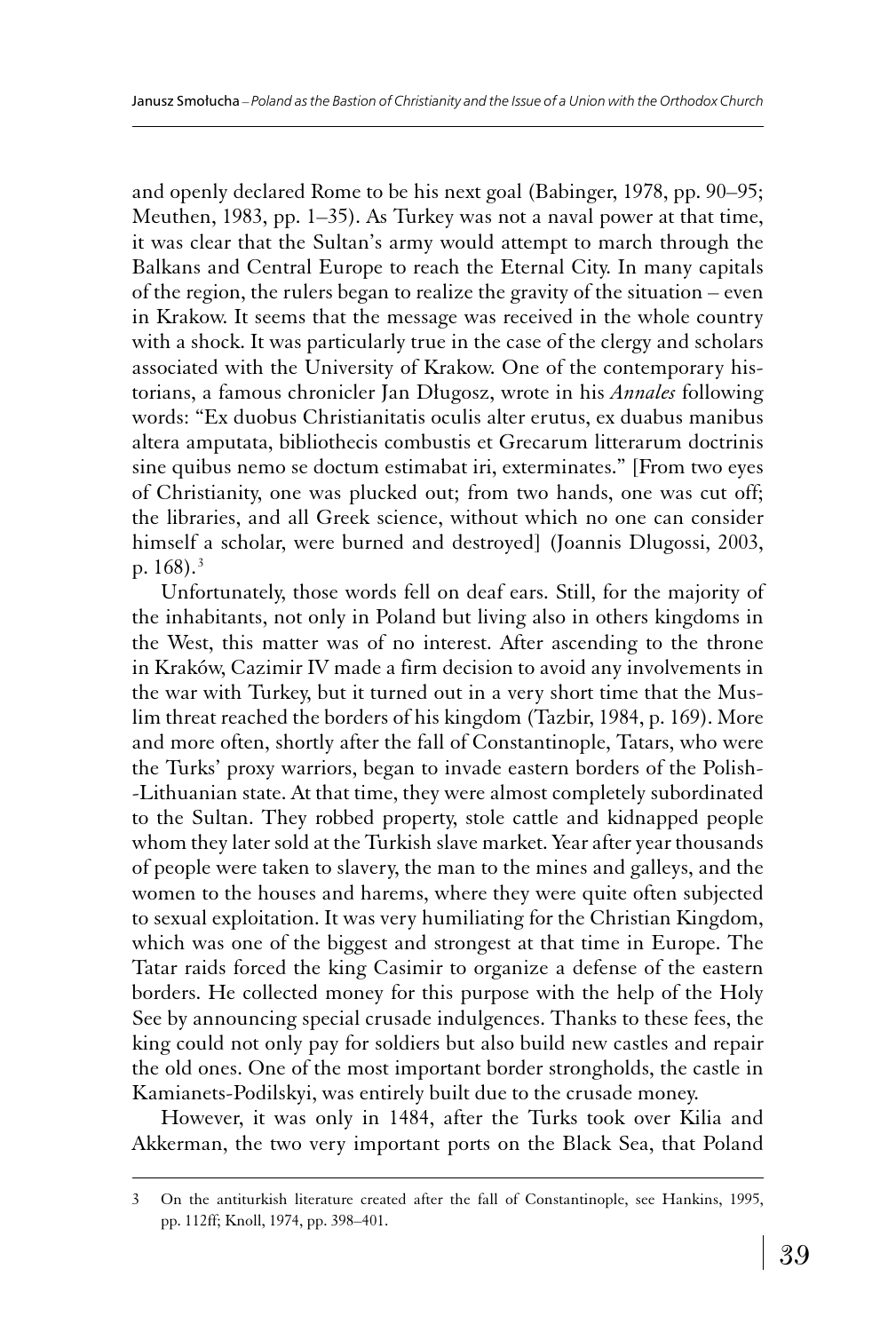changed its policy towards the Ottoman Empire. The Turkish army interrupted the trade routes and threatened the southern borders of the Kingdom. Polish policy makers realized the failure of their passive policy, and they decided to take control over Moldova – which was a contentious territory between Poland and Turkey. One of the interesting projects was to move the Teutonic Order from the Baltic Sea, where there were no infidels anymore, to the Black Sea area. They were supposed to fight the Muslims there (Thumser, 2000, pp. 145–150). The main policymaker at the royal court was a certain refugee from Italy. His name was Kallimach (Tazbir, 1984, p. 173).

He was a very prolific humanist and scholar, and a former secretary of Pope Pius II. The king nominated him to be a tutor of his sons. It seems that he had a huge influence on the young princes, and especially on John Albert. Kallimach wrote many memoranda and treatises, such as *The History of King Wladislaw III*, in which he argued in favor of the war against Turkey (Domański, 1987, pp. 25–43); Baczkowski, 1997, pp. 73–90; Srodecki, Bagi, Barabás, & Máté, 2016, pp. 350–351). Many of those ideas stayed on paper only, but some of them were put into practice. I would mention in this context a *permanent defense* – paid military force – was organized on the vast eastern steppes. The king appointed John Albert, his son, to be the commander of those forces. He achieved several victories over Tatars, which made him famous as a young man and served as an inspiration to greater challenges.

After the death of King Casimir IV Jagiellon in 1492, John I Albert ascended the throne of Poland. From the very beginning, he aimed at strengthening his country's position in the Black Sea region. In particular, he intended to take back the ports of Kilia and Akkerman from the Turkish hands. However, there was a conflict of interests between the Polish plans and the economic and political strategy of Hungary (Smołucha, 1999, pp. 62–63). In order to achieve this purpose in 1497, the young King led a large army of about 80 000 soldiers towards the Black Sea (Thumser, 2000, pp. 155–176). Interesting thing is that he took on the expedition all the members of the Teutonic Order, whom he was going to settled down on the Black Sea coast after the successful war against the Turks. In August 1497, the Polish troops reached Moldavian territory. The country was under the rule of voivode Stephen III, known as Stephen the Great (Stefan cel Mare), who was a Polish vassal. Being under threat from the Polish army, he turned to the sultan for protection. At the same time, he demanded the withdrawal of the Polish forces from his territory. In return, Polish king proclaimed Stephen traitor and decided to wage an attack on Suceava, the capital of the country. But it was not an easy siege, as the Moldavian army was supported by the Turkish and Tatar troops. Having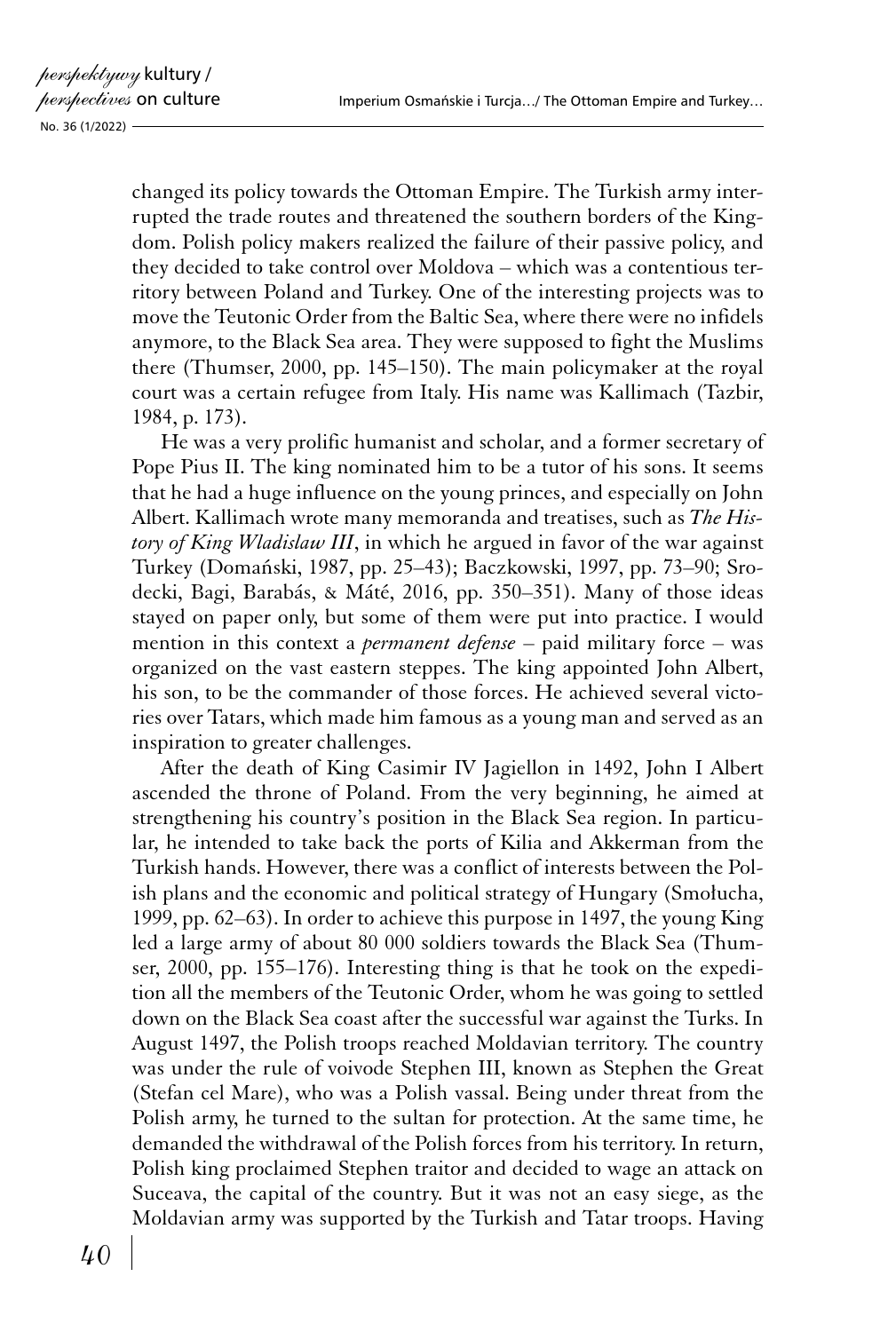no hopes to win the campaign, John I Albert decided to call a retreat after a weeks‑long siege of Suceava. And then, on his way back home, his army suffered a spectacular defeat in the Bukovina Forest, where around 5 000 Polish soldiers were killed (Smołucha, 1999, pp. 65–69; Plewczyński, 2002, pp. 140–148).

The consequence of that military disaster was the first Ottoman raids onto Polish territory. During the spring and summer of 1498, vast areas of Red Ruthenia and Podolia were completely devastated. Some historians argue that the number of people who were taken in slavery reached hundred thousand. The Royal Court feared that even Krakow was exposed to the Ottoman threat (Spieralski, 1963, pp. 48ff; Smołucha, 1999, pp. 70–71). Therefore, it was ordered to strengthen the defensive walls and build additional fortifications called the Barbican in front of the main city gate. It exists to this day and reminds of those hard times. The next Turkish invasion, which took place in autumn of that same year, reached the River San. This time, however, it was nature itself that came to the country's rescue as the early onset of winter decimated the invaders and forced them to withdraw from Polish territory (Smołucha, 1999, pp. 71; Górka, 1933, p. 20). There is no doubt that an ambitious John Albert was going to seek revenge for the failures he had suffered over the past months. However, he needed some more time to straighten up national affairs and to reorganize the army. To achieve this, he dispatched Nicholas Firley to Istanbul, a diplomat highly skilled in dealing with eastern problems. On 25 February 1500, his embassy returned to Krakow with Turkish envoys, who were ready to sign an armistice on the Sultan's behalf. But the Turks refused to agree for a truce longer than one year. King John Albert accepted that proposal and signed the documents (Kołodziejczyk, 2000, p. 207; Dziubiński, 2005, p. 12; Smołucha, 1999, p. 80).

It set a precedent for future Poland's policy with the Turks because since then the Kingdom of Poland would renew truce with Turkey time and again for over 100 years. Traditional Polish historiography inaccurately claimed that Poland had a perennial peace with Turkey which lasted throughout the whole 16th century (Dziubiński, 1965, p. 232; 2005, pp. 95–102). I don't quite agree with this because a Koranic law obliges the Muslim rulers to sign short term armistices with infidels. In this case, Sultan could sign a truce only for 1 or 2 years, and it never lasted longer than 10 years (Panaite, 2019, p. 191). The Turks used similar diplomatic practice to all other Christian countries. If you wanted to prolong a truce you had to pay a tribute, which used to be higher and higher each year. The sum of money depended on an arbitrary will of the Sultan. This practice was so humiliating for Christians rulers that they kept it secret (Anderson, 1998, p. 241). The subjects were not informed about it. That was not only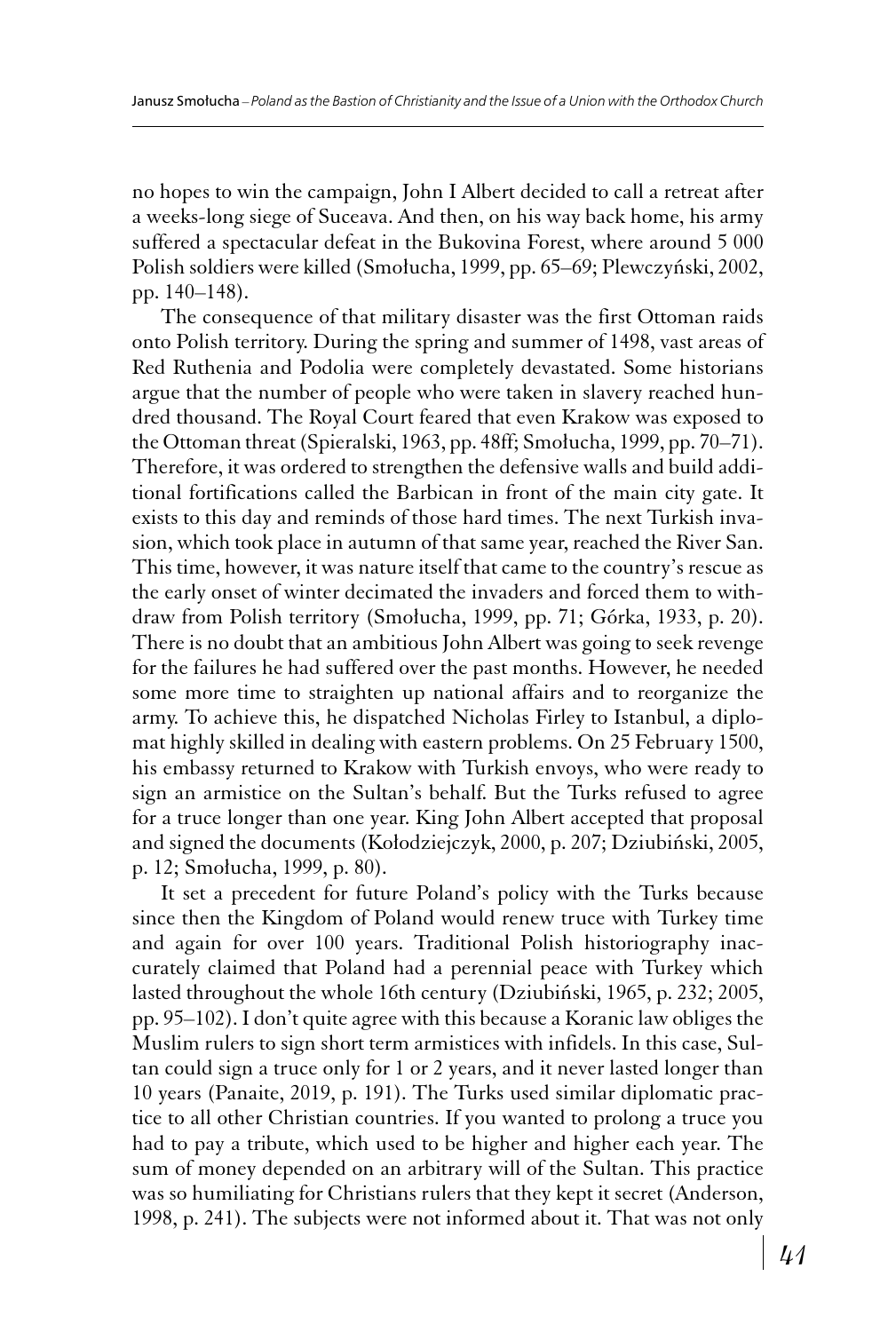the case with Poland, but the same thing was a common practice in many European countries such as Hungary, Austria, and many Italian states, and even Germany. It is a quite thought-provoking thing that even today that historical truth is completely unknown to many historians, lest not policymakers.

Despite the paid tribute, Polish lands were constantly invaded by Tatars, who were given from the Turks a green light to loot, rape, and enslave. In order to avoid this, Poland had to pay the double tribute, both to Turks and Tatars (Królikowska, 2013, pp. 48–51). Yet, notwithstanding the problems, the position of Poland as one of the key European players was growing with each decade of the XVIth century, especially in Eastern affairs.

As the spearhead of western civilization the Polish-Lithuanian state also had to face an increasingly aggressive Grand Duchy of Moscow. Not always could Polish diplomacy count on papacy's support. The Holy See was primarily interested in the expansion of its religious influence in the Ruthenian lands, and all the time was seeking to renew the Union of Florence (Halecki, 1958, pp. 33–140). For the pope the Union was not only an ecumenical act but also a political opportunity to unite all Christian forces, including the Orthodox believers, against Muslims. That union suffered a terrible blow with the subjugation of the Orthodox patriarchy to the Sultan after the fall of Constantinople in 1453 (Papademetriou, 2015, p. 9ff). Also, Moscow was unwilling to accept that situation and was determined to have full ecclesiastical independence. That policy went together with the idea of unifying all of Ruthenia under Moscow's banner. This was particularly dangerous for the Polish-Lithuanian state, which was multireligious and multiconfessional. All rulers of the Jagiellonian dynasty supported the spread and development of the Catholic Church, but never at the cost of downgrading or weakening Orthodox believers. The law strongly protected not only their personal freedoms but also their church properties. For this reason it was extraordinarily rare for the Orthodox subjects to engage in acts of treason and disloyalty and transfer their loyalty and service to Moscow (Chodynicki, 1934, pp. 103–120; Fijałek, 1934, pp. 23–25).

What Moscow feared above all was that the Catholics would thrust upon them not only their liturgy and dogmas but also a different culture and political system. Not only the Grand Duke of Moscow and his court wished to avoid this. A large part of the population, supported by Orthodox monks was also strongly against it.<sup>4</sup> In those circumstances the idea of the so‑called "Third Rome" was born and flourished. It was rooted in

The Orthodox monks had previously shown strong opposition during the first attempt at church unification in the fifteenth century, see Alef, 1961, pp. 389–401.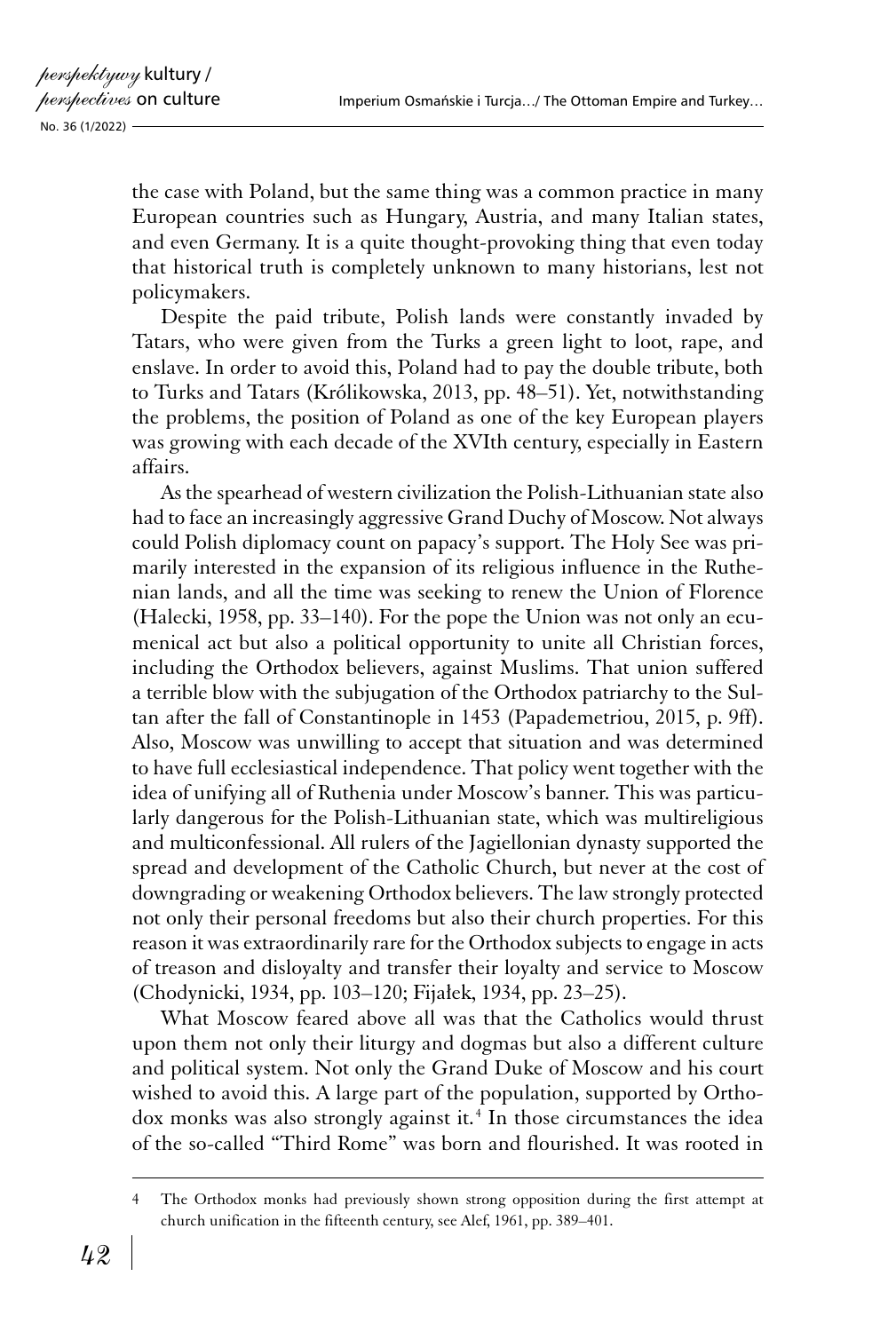the conviction that the antique heritage of Greece and Rome had been transferred to Moscow, thus creating new imperial capital (Poe, 2001, pp. 412–419; Toumanoff, 1955, pp. 411–440; Ivanov, 2016, pp. 56–58). To strengthen that idea in January 1547 Ivan IV the Terrible, the Grand Duke of Moscow, adopted the title of Tsar. This name was associated with the name "Caesar," and it signified the elevation of Ivan the Terrible above other Ruthenian princes, and even the rulers of neighboring kingdoms. The new empire, which expanded at the cost of Mongol-Tartar possessions in the east, and Ruthenian lands at the expense of the Grand Duchy of Lithuania, had no intention of engaging in open conflict against the Ottoman Empire, to which it was encouraged by Rome.<sup>5</sup> The Apostolic See anxiously observed the developments in Eastern Europe and it considered dangerous Moscow's policy to undermine the role of Rome as Christendom's center, and its rejection of religious union. In the end, it turned out the only country the Holy See could trust, besides the Habsburg empire, was the Polish-Lithuanian state. Therefore, in the second half of the 16th century, Rome put a lot of pressure on the imperial court in Vienna and Krakow to encourage good cooperation between the two states (Barwicka-Makuła, 2019; Gregorowicz, 2019, pp. 349–401).

After the new union of Poland and the Grand Duchy of Lithuania on 1 July 1569, the new state known as the Republic of the Two Nations or the Polish-Lithuanian Commonwealth grew into real regional power (Halecki, 1920, pp. 248–353; Bardach, 1969, pp. 612–616). The Vatican could not fail to see that change. Apostolic legates and nuncios began to play an active role in its support and promotion, and so did prominent representatives of the Jesuit order, such as Antonio Possevino (Halecki, 1958, pp. 199–223). Into this ideological framework, which took into account the interests of all of Christendom, were incorporated the military and political enterprises of King Stephen Batory (1576–1586). For this ruler of the Commonwealth, whose origins were in Transylvania, the most important goal was the liberation of all the countries in Southeastern Europe from the Ottoman occupation. The first step towards this goal was to strengthen the Polish-Lithuanian Commonwealth geopolitically by achieving a victory in the war against Moscow over the control of the Baltic Sea coast, the so-called the war over *dominium Maris Baltici*.<sup>6</sup> It is clear now, that

<sup>5</sup> Towards the end of the fifteenth, beginning of the sixteenth century, Moscow even sought a political understanding with the Ottoman Empire. In this way, despite the declarations and imaginings of the West, it resigned from the defense of the Byzantine inheritance, see: Toumanoff, 1955, pp. 441–442.

<sup>6</sup> In the course of a series of political and armed conflicts Moscow became the main enemy of the Polish-Lithuanian Commonwealth at that time, see: Nagielski, 2013, pp. 97–100; Oakley, 1992, pp. 24–34; Stevens, 2007, pp. 85–93.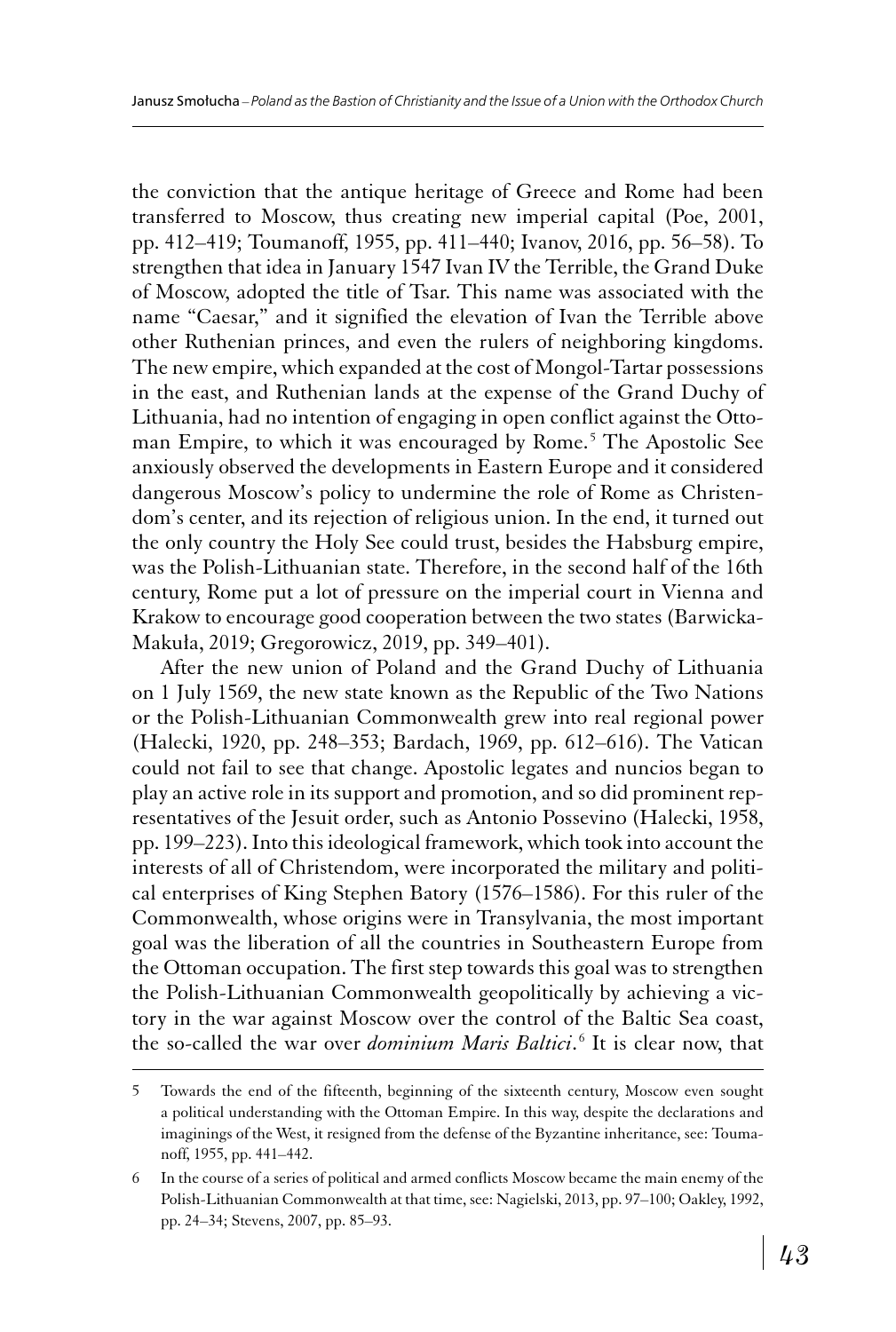after successful campaigns against Moscow the king intended open conflict with the Ottomans (Smołucha, 2012, pp. 549–566). Still, during the war, the king supported the initiative to persuade Moscow to form a union with the Roman Church, which was undertaken by Antonio Possevino, the above mentioned Italian Jesuit. But the proposal he made to the tsar was rejected. In this situation, the Polish king could do nothing but implement his own project. These plans were frustrated by the unexpected death of Stephen Batory in December 1586, and later internal and international conflicts resulting from the election of his successor (Boratyński, 1903; Dopierała, 1977, pp. 101–110; 2012, pp. 67–70).

Despite suggestions from Rome, Polish political leaders did not want to consent to any Habsburg's candidacy for the Polish throne. They were afraid that Austria would drag Polish-Lithuanian Commonwealth into a war with the Ottomans. The election of Sigismund III, who was a Jagiellon on the maternal side, best reflected contemporary sentiments in Poland. Because the new king was an ardent supporter of the Catholic Church, the Holy See had justified hopes that he would continue the policy of his predecessor<sup>7</sup>. The political and religious situation in the East was even more complicated in 1589, when on the initiative of Tsar Fiodor, a separate patriarchate was established in Moscow (Vogüé, 1879, pp. 5–35; Podskalsky, 1989, pp. 421–437). The tsar did not hide that its purpose was to impose spiritual supremacy over all Orthodox believers. This aroused well-founded fears about attempted Muscovite interference in the affairs of the Orthodox population living in the Commonwealth. Moscow began to control the areas which were previously reserved for the jurisdiction of the patriarchate of Constantinople. Contrary to the latter, who was very week and subjected to the Sultan, Moscow could use real force and speak from the position of power. The Orthodox believers in the Commonwealth felt this strongly and sought to secure their church against the emerging threat. They wanted to find a safe space that would allow them to remain independent (Chodynicki, 1934, pp. 255–262).

It was against that background that, with support of the Holy See, the idea of a Catholic-Orthodox union within the Polish-Lithuanian state was revived (Gudziak, 1995, p. 220). The plans were based on the decisions made at the Council of Florence in 1439. The Uniate Church would acknowledge the supremacy of pope, but it would preserve the Orthodox liturgy and tradition. The Roman curia had a double purpose in mind in promoting the union: religious and political. As the second aim was

<sup>7</sup> The most important matter of dispute arose between the Polish-Lithuanian Commonwealth and the Habsburgs in light of Maximilian Habsburg's attempts to gain the Polish throne after the death of Stephen Batory, see: Dubas-Urwanowicz, 2012, pp. 431–450.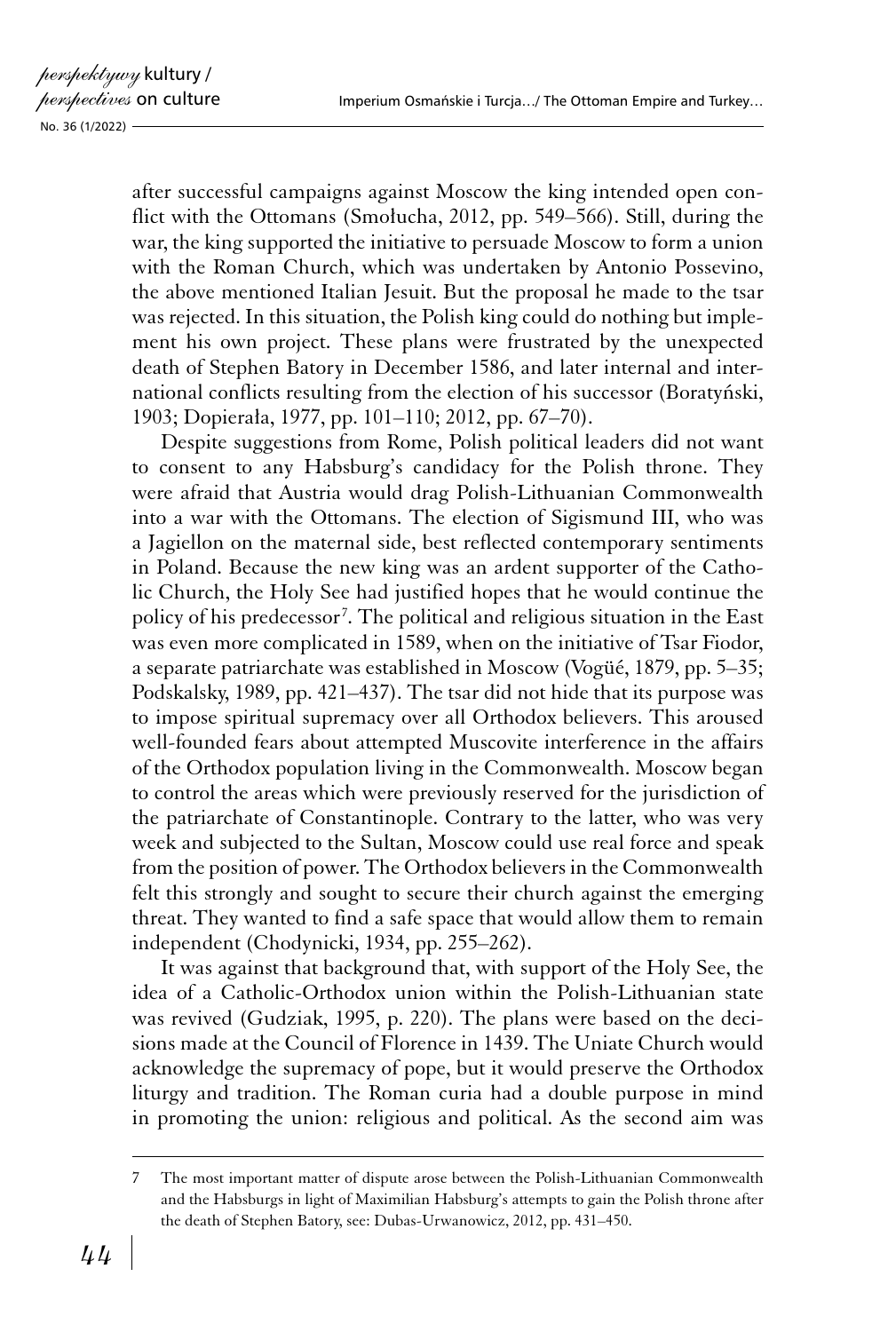concerned, the pope was more than eager to use Orthodox believers, including Cossacks, who were one of the best soldiers at that time, against the Turks (see more: Chodynicki, 1934, pp. 274–276; Smołucha, 2021, pp. 33–80).

The final decision was reached at the synod in Brest in October 1596. The Uniates as promised have always kept religious and cultural liberties that separated them from both Polish Catholics and Orthodox Muscovites. The union gave them a strong national identity which became the foundation of Ukrainian and Belarusian nations (Chodynicki, 1934, pp. 287–419).

Although the leaders of Polish policy could not be persuaded to join the Habsburgs in the war with the Ottomans, the social and religious atmosphere at the end of the 16th century prepared the ground for the future war with Turkey. When the first war of the Polish-Lithuanian Commonwealth broke out with Turkey at the beginning of the 17th century, Catholics and Orthodox fought side by side. The Christians of both rites worked and fought together against the Islamic threat. But that unity did not last long. The decades which were to come, brought new problems, conflicts, and challenges, which weakened the Commonwealth, resulted in great Civil War and made it vulnerable in front of powerful enemies.

## **BIBLIOGRAPHY**

- Alef, F. (1961). Muscovy and the Council of Florence. *Slavic Review*, 20 (3), 389–401.
- Anderson, M.S. (1998). *The Origins of the Modern European State System, 1494–1618*. London–New York: Longman.
- Babinger, F. (1978). *Mehmed the Conqueror and His Time*. Princeton: Princeton University Press.
- Baczkowski, K. (1997). Kallimachs Stelle in der Kulturgeschichte Polens. In: S. Füssel & J. Pirożyński (hrsg.), *Der polnische Humanismus und die europäischen Sodalitäten. Akten des polnischdeutschen Symposions vom 15.–19. Mai 1996 im Collegium Maius der Universität Krakau*. Wiesbaden: Harrassowitz, 73–90.
- Bak, J.M. (2004). Crusading in Hungary in the Fifteenth Century. In: N. Housley (ed.), *Crusading in the Fifteenth Century. Message and Impact*. New York: Palgrave Macmillan, 116–127.
- Bárány, A. (2012). The Expansions of the Kingdom of Hungary in the Middle Ages (1000–1490). In: N. Berend (ed.), *The Expansion of Central Europe in the Middle Ages*. London: Routledge: 352–357.
- Bardach, J. (1969). Krewo i Lublin. Z problemów unii polsko-litewskiej. *Kwartalnik Historyczny*, 76 (3), 583–619.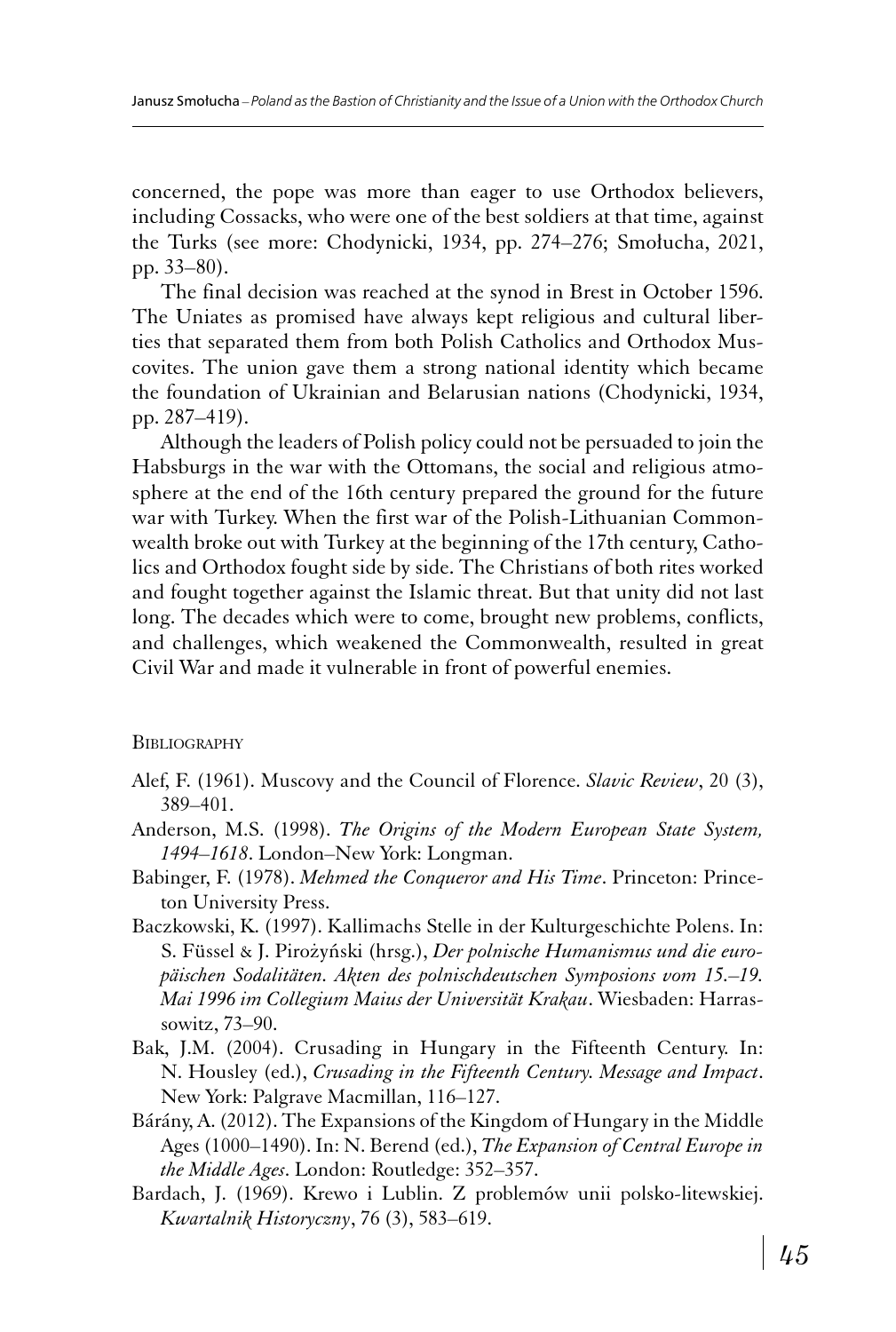- Barwicka-Makuła, A. (2019). *Od wrogości do przyjaźni. Habsburgowie austriaccy wobec Polski w latach 1587–1592*. Katowice: Wydawnictwo Uniwersytetu Śląskiego.
- Boratyński, L. (1903). *Stefan Batory i plan ligi przeciwko Turkom 1576–1584*. Kraków: Nakładem Akademii Umiejętności.
- Cherniavsky, M. (1955). The Reception of the Council of Florence in Moscow. *Church History*, 24 (4), 347–359.
- Chodynicki, K. (1934). *Kościół prawosławny a Rzeczpospolita Polska. Zarys historyczny 1370–1632*. Warszawa: Skład Główny Kasa im. Mianowskiego.
- Domański, J. (1987). Filippo Buonaccorsi e la cultura filosofica del '400 in Polonia. In: G.C. Garfagnini (ed.), *Callimaco Esperiente. Poeta e politico del '400. Convegno internazionale di studi (San Gimignano, 18–20 ottobre 1985)*. Institutio Nazionale di Studi sul Rinascimento. Atti di convegni, vol. 16. Firenze: Olschki, 25–43.
- Dopierała, K. (1977). Liga antyturecka w planach Stefana Batorego. In: A. Czubiński (ed.), *Polska – Niemcy – Europa*. *Studia z dziejów myśli politycznej i stosunków międzynarodowych*. Poznań: Uniwersytet im. Adama Mickiewicza w Poznaniu, 101–110.
- Dopierała, K. (2012). Problem zagrożenia tureckiego w czasie wojny polskomoskiewskiej w latach 1579–1582. In: D. Quirini-Popławska (ed.), *Antonio Possevino SJ (1533–1611). Życie i dzieło na tle epoki*. Kraków: Wydawnictwo Akademii Ignatianum w Krakowie, Wydawnictwo WAM, 49–72.
- Dubas-Urwanowicz, E. (2012). Między troską o losy Kościoła w Rzeczypospolitej a sympatią do Habsburgów. Hannibal z Kapui w Rzeczypospolitej w latach 1588–1591. In: M.R. Drozdowski, W. Walczak, & K. Wiszowata- -Walczak (eds.), *Od Kijowa do Rzymu. Z dziejów stosunków Rzeczypospolitej ze Stolicą Apostolską i Ukrainą*. Białystok: Instytut Badań nad Dziedzictwem Kulturowym Europy, 431–450.
- Dziubiński, A. (1965). Drogi handlowe polsko‑tureckie w XVI stuleciu. *Przegląd Historyczny*, 56 (2), 232–259.
- Dziubiński, A. (2005). *Stosunki dyplomatyczne polsko‑tureckie w latach 1500– 1572 w kontekście międzynarodowym*. Wrocław: Wydawnictwo Uniwersytetu Wrocławskiego.
- Fijałek, J. (1934). Los unii florenckiej w Wielkim Księstwie Litewskim za Kazimierza Jagiellończyka. In: *Sprawozdanie z Czynności i Posiedzeń Polskiej Akademii Umiejętności*. Nr 1. Styczeń. 8°. Posiedzenie Wydz. Histor.filozof. dnia 22 stycznia, vol. 39. Kraków: Nakładem Akademii Umiejętności, 21–24.
- Geanakoplos, D.J. (1955). The Council of Florence (1438–1439) and the Problem of Union between the Greek and Latin Churches. *Church History*, 24 (4), 324–346.
- Górka, O. (1933). Białogród i Kilia, a wyprawa r. 1497. In: *Sprawozdania z Posiedzeń Towarzystwa Naukowego Warszawskiego*. Wydz. II, vol. 25. Warszawa: Zakłady Graficzno-Introligatorskie J. Dziewulski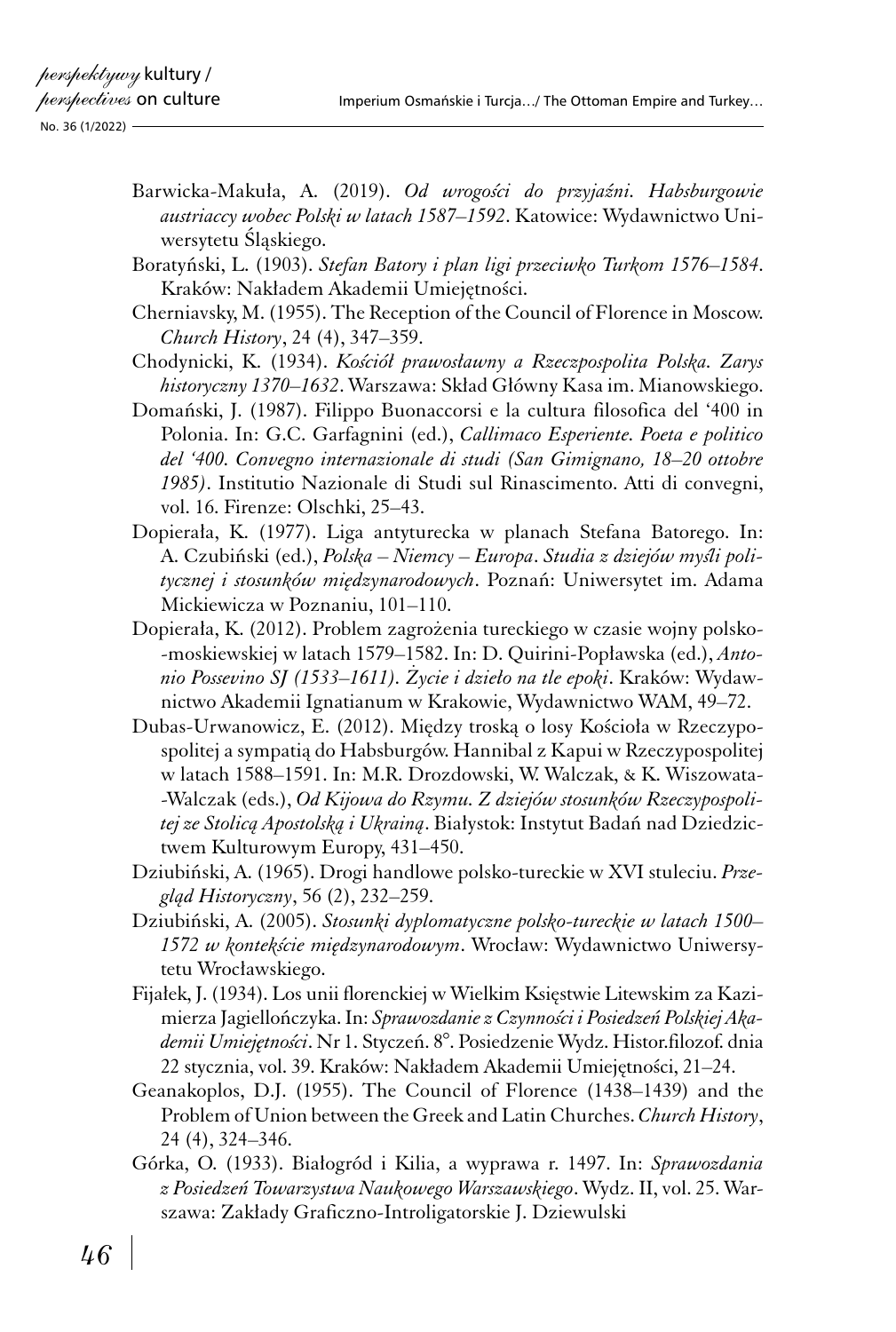- Graff, T. (2008). Zbigniew Oleśnicki i polski episkopat wobec unii personalnej z Królestwem Wegier w latach 1440–1444. In: J. Smolucha et al. eds., *Historia vero testis temporum. Księga Jubileuszowa poświęcona Profesorowi Krzysztofowi Baczkowskiemu w 70. rocznicę urodzin*. Kraków: Wydawnictwo Towarzystwa Naukowego Societas Vistulana; Instytut Historii Uniwersytetu Jagiellońskiego, 349–364.
- Gregorowicz, D. (2019). *Tiara w grze o koronę. Stolica Apostolska wobec wolnych elekcji w Rzeczypospolitej Obojga Narodów w drugiej połowie XVI wieku*. Kraków: Polska Akademia Umiejętności.
- Grygiel, J. (1992). Udział rycerstwa polskiego w walce z Turkami w czasach panowania Władysława Jagiełły i Zygmunta Luksemburskiego. *Zeszyty Naukowe Uniwersytetu Jagiellońskiego. Prace Historyczne*, 102, 75–85.
- Gudziak, B. (1995). The Sixteenth-Century Muscovite Church and Patriarch Jeremiah II's Journey to Muscovy, 1588–1589. Some Comments concerning the Historiography and Sources. *Harvard Ukrainian Studies*, 19, 200–225.
- Graff, T. (2008). *Episkopat monarchii jagiellońskiej w dobie soborów powszechnych XV wieku*. Kraków: Wydawnictwo Towarzystwa Naukowego Societas.
- Graff, T. (2017). The Catholic Church in Poland and King Władysław III's Crusade Against the Turks. In: J. Smolucha et al., *Holy War in Late Medieval and Early Modern East-Central Europe*. Kraków: Wydawnictwo Naukowe Akademii Ignatianum w Krakowie, 95–107.
- Halecki, O. (1920). *Dzieje Unii Jagiellońskiej*. Vol. 2. Kraków: Akademia Umiejętności.
- Halecki, O. (1958). *From Florence to Brest (1439–1596)*. Rome: Sacrum Poloniae Millennium; New York: Fordham University Press.
- Hankins, J. (1995). Renaissance Crusaders. Humanist Crusade Literature in the Age of Mehmed II. *Dumbarton Oaks*, 49, 111–207.
- Housley, N. (2014). Christendom's Bulwark. Croatian Identity and the Response to the Ottoman Advance, Fifteenth to Sixteenth Centuries. *Transactions of the Royal Historical Society*, 24, 149–164.
- Inalcik, H. (1954). Ottoman Methods of Conquest. *Studia Islamica*, 2, 103–129.
- Ivanov, S.A. (2016). The Second Rome as Seen by the Third. Russian Debates on 'the Byzantine legacy'. In: P. Marciniak & D.C. Smythe (eds.), *The Reception of Byzantium in European Culture since 1500*. London–New York: Routledge, 55–80.
- Jefferson, J. (2012). *The Holy Wars of King Wladislas and Sultan Murad. The Ottoman-Christian Conflict from 1438–1444*. Leiden–Boston: Brill.
- Joannis Dlugossii (2001). *Joannis Dlugossii Annales seu Cronicae incliti Regni Poloniae*. Lib. 11–12, 1431–1444. K. Baczkowski et al. (eds.). Varsaviae: Wydawnictwo Naukowe PWN.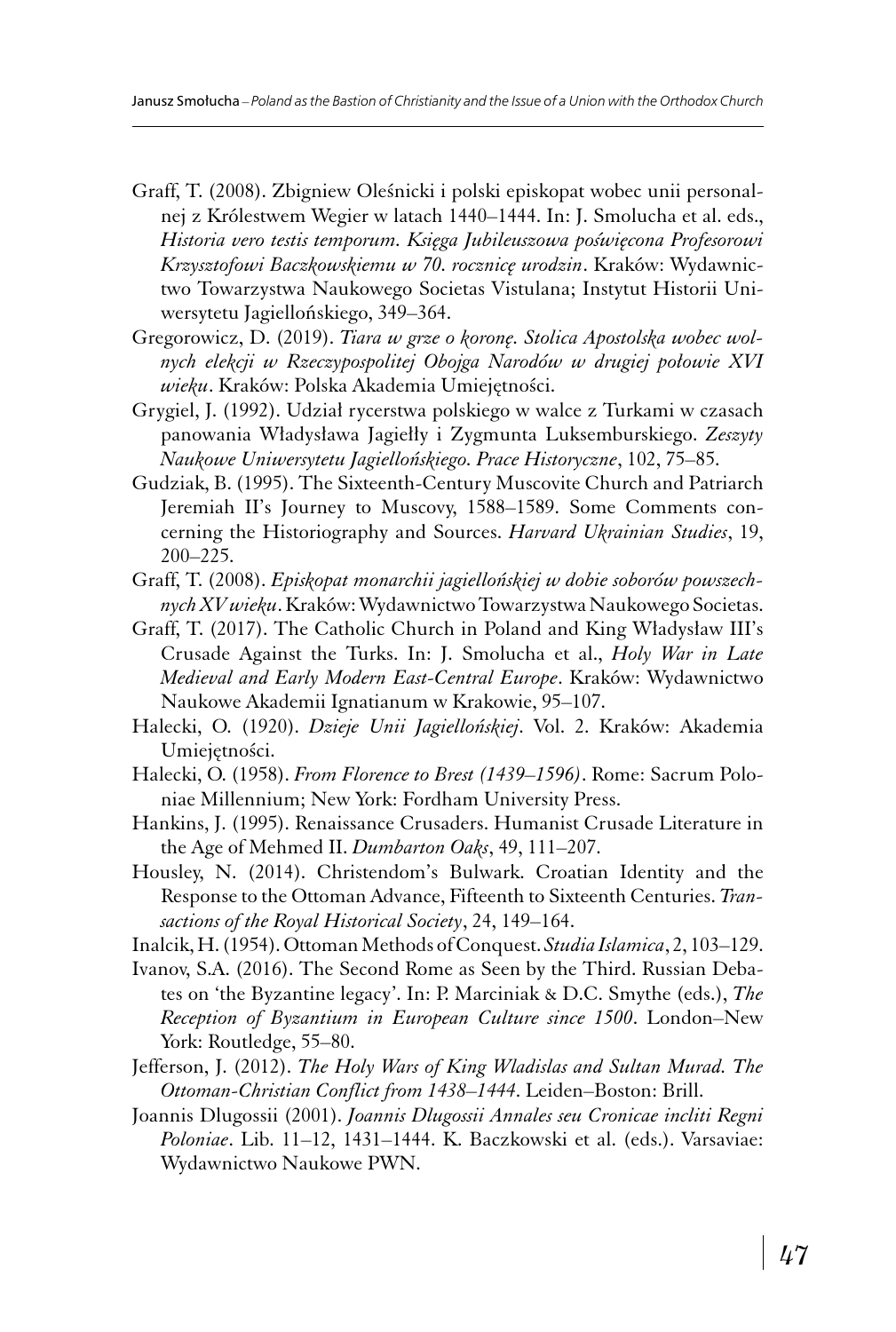- Joannis Dlugossii (2003). *Joannis Dlugossii Annales seu Cronicae incliti Regni Poloniae*. Lib. 12, 1445–1461. K. Baczkowski et al. (eds.). Cracoviae: Wydawnictwo Naukowe PWN.
- Knoll, W. (1974). Poland as "Antemurale Christianitatis" in the Late Middle Ages. *The Catholic Historical Review*, 60 (3), 397–398.
- Kołodziejczyk, D. (2000). *Ottoman-Polish Diplomatic Relations (15th 18th Century). An Annotated Edition of 'ahdnames and other Documents*. Leiden– Boston: Brill.
- Królikowska, N. (2013). Sovereignty and Subordination in Crimean-Ottoman Relations. In: G. Kármán & L. Kunčević (eds.), *The European Tributary States of the Ottoman Empire in the Sixteenth and Seventeenth Centuries*. Leiden–Boston: Brill, 43–65.
- Meuthen, E. (1983). Der Fall von Konstantinopel und der Lateinische Westen. *Historische Zeitschrift*, 237 (1), 1–35.
- Nagielski, M. (2013). Rywalizacja Rzeczypospolitej z Państwem Moskiewskim o dominację w Europie Środkowo-Wschodniej w XVI–XVII. *Sensus Historiae*, 11 (2), 87–115.
- Oakley, S.P. (1992). *War and Peace in the Baltic 1560–1790*. London–New York: Routledge.
- Obara-Pawłowska, A. (2021). Pamięć o bitwie pod Warną w polskich źródłach historiograficznych do końca XVI wieku. *Zeszyty Naukowe Uniwersytetu Jagiellońskiego. Prace Historyczne*, 148 (3), 463–486.
- Olejnik, K. (1996). *Władysław III Warneńczyk*. Szczecin: Wydawnictwo Archiwum Państwowego "Dokument".
- Pálosfalvi, T. (2018). *From Nicopolis to Mohács. A History of Ottoman-Hungarian Warfare, 1389–1526*. Leiden–Boston: Brill.
- Panaite, V. (2019). *Ottoman law of war and peace. The Ottoman Empire and its tribute‑payers from the north of the Danube*. Leiden-Boston: Brill.
- Papademetriou, T. (2015). *Render unto the Sultan: Power, Authority, and the Greek Orthodox Church in the Early Ottoman Centuries*. Oxford: Oxford University Press.
- Philippides, M. & Hanak, W.K. (2018). *Cardinal Isidore, c. 1390–1462. A Late Byzantine Scholar, Warlord, and Prelate*. London–New York: Routledge.
- Plewczyński, M. (2002). *Wojny Jagiellonów z wschodnimi i południowymi sąsiadami Królestwa Polskiego w XV wieku*. Siedlce: Wydawnictwo Akademii Podlaskiej.
- Podskalsky, G. (1989). Die Einstellung des ökumenischen Patriarchen Jeremias II zur Erhebung des Moskauer Patriarchats (1589). *Orientalia Christiana Periodica*, 55, 421–437.
- Poe, M. (2001). Moscow, the Third Rome. The Origins and Transformations of a "Pivotal Moment". *Jahrbücher für Geschichte Osteuropas*. Neue Folge, 49 (3), 412–419.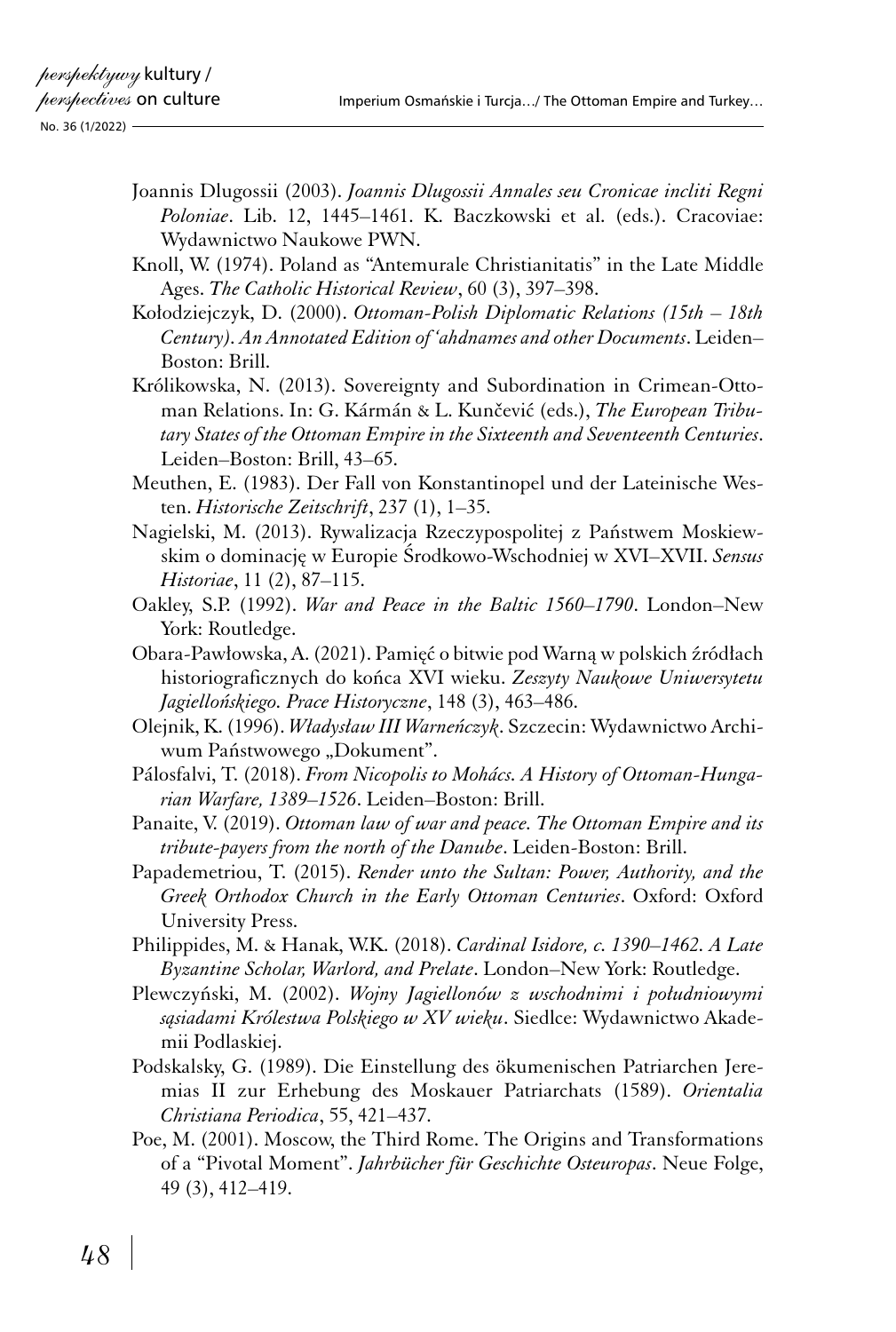- Setton, K.M. (1976). *The Papacy and the Levant (1204–1571)*. Vol. 1. Philadelphia: American Philosophical Society.
- Setton, K.M. (1978). *The Papacy and the Levant (1204–1571)*. Vol. 2. Philadelphia: American Philosophical Society.
- Shaw, S.J. (1976). *History of the Ottoman Empire and Modern Turkey*. Vol. 1. Cambridge: Cambridge University Press.
- Smołucha, J. (1995). Między Warną a Mohaczem. Zagrożenie tureckie w Polsce w świetle wybranych traktatów. *Studia Historyczne*, 37 (4), 459–480.
- Smołucha, J. (1999). *Papiestwo a Polska w latach 1484–1526. Kontakty dyplomatyczne na tle zagrożenia tureckiego*. Kraków: Societas Vistulana.
- Smołucha, J. (2012). Uwagi na temat kwestii tureckiej w działalności dyplomatycznej i naukowej ojca Antonia Possevina. In: D. Quirini-Popławska (ed.), *Antonio Possevino SJ (1533–1611). Życie i dzieło na tle epoki*. Kraków: Wydawnictwo Akademii Ignatianum w Krakowie, Wydawnictwo WAM, 549–566.
- Smołucha, J. (2016). Próby wciągnięcia przez Stolicę Apostolską Polski i Czech do udziału w krucjacie antytureckiej w połowie XV wieku. In: T. Ciesielski & W. Iwańczak (eds.), *Czechy i Polska między Wschodem i Zachodem – średniowiecze i wczesna epoka nowożytna*. Warszawa: Wydawnictwo DiG, 143–158.
- Smołucha, J. (2021). Idea jedności słowiańskiej w działalności dyplomatycznej w Europie Środkowo-Wschodniej nuncjusza papieskiego Aleksandra Komulovića w latach 1594–1597. *Kultura Słowian. Rocznik Komisji Kultury Słowian Polskiej Akademii Umiejętności*, 17, 33–80.
- Spieralski, Z. (1963). Po klęsce bukowińskiej 1497 roku. Pierwsze najazdy Turków na Polskę. *Studia i Materiały do Historii Wojskowości*, 9 (1), 45–58.
- Srodecki, P. (2016). Władysław III and the Polish-Hungarian Bulwark topoi against the Background of the Ottoman Threat in the 15th Century. In: D. Bagi. G. Barabás, & Z. Máté (eds.), *Hungaro-Polonica. Young Scholars on Medieval Polish-Hungarian Relations*. Pécs: Történészcéh Egyesület, 327–356.
- Stachoń, B. (1930). *Polityka Polski wobec Turcyi i akcyi antytureckiej w wieku XV do utraty Kilii i Białogrodu (1484)*. Lwów: Towarzystwo Naukowe; Drukarnia Uniwersytetu Jagiellońskiego pod Zarządem J. Filipowskiego.
- Tazbir, J. (1984). Od antemurale do przedmurza, dzieje terminu. *Odrodzenie i Reformacja w Polsce*, 29, 1548–1567.
- Thumser, M. (2000). Eine Neue Aufgabe im Heidenkampf? Pläne mit dem Deutschen Orden als Vorposten gegen die Türken. In: B. Guthmüller & W. Kühlmann (hrsg.), *Europa und die Türken in der Renaissance*. Tübingen: Niemeyer Publ., 139–176.
- Toumanoff, C. (1955). Moscow the Third Rome. Genesis and Significance of a Politico-Religious Idea. *The Catholic Historical Review*, 40 (4), 411–440.